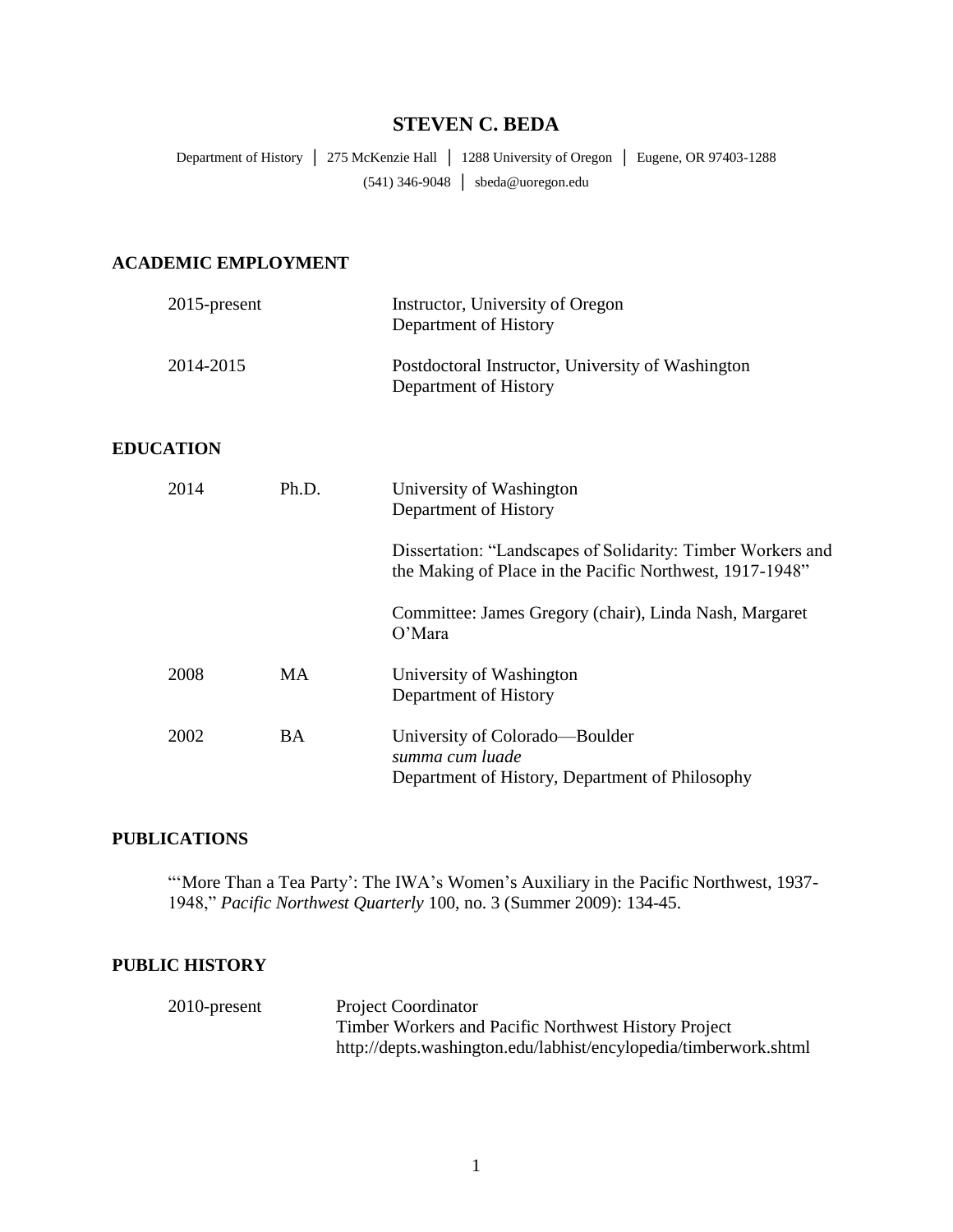| 2009-2010 | <b>Associate Editor</b><br>The Great Depression in Washington State History Project<br>http://depts.washington.edu/depress |
|-----------|----------------------------------------------------------------------------------------------------------------------------|
| 2008-2009 | <b>Associate Editor</b><br>The Waterfront Workers History Project<br>http://depts.washington.edu/dock                      |
| 2006-2009 | Associate Editor<br>The Seattle Civil Rights and Labor History Project<br>http://depts.washington.edu/civilr               |

#### **BOOK REVIEWS**

*Coal Wars: Unions, Strikes, and Violence in Depression-Era Central Washington*, by David Bullock, *Pacific Historical Review*, forthcoming.

*Rising Tides and Tailwinds: The Story of the Port of Seattle, 1911-2011*, by Kit Oldham and Peter Blecha, H-Environment, H-Net Reviews, May, 2012 (www.h-net.org/reviews/showrev.php?id=34820).

*The Lumberman's Frontier: Three Centuries of Land Use, Society, and Change in America's Forests*, by Thomas R. Cox, *Pacific Northwest Quarterly* 102, no. 2 (Spring 2011): 47.

*Solidarity Stories: An Oral History of the ILWU*, by Harvey Schwartz, *Pacific Northwest Quarterly* 100, no. 4 (Fall 2009): 198.

### **CONFERENCE PRESENTATIONS**

"'Our Forests, Our Fish': Sport Fishing, Timber Workers, and the Battle Over Sustained-Yield Forestry in the Pacific Northwest, 1920-1950," American Society of Environmental Historians Annual Conference, Toronto, ON, May 2013.

"'We Want No Extravagance': Paternalism, Working-Class Community, and Nature in the Northwest's Timber Towns, 1917-1929," Organization of American Historians Annual Conference, Milwaukee, WI, April 2012.

"'Capitalism Has No Place In Our Forest': The IWA, Silviculture, and Conservation in the Pacific Northwest, 1941-1948," Social Science History Association Annual Conference, Boston, MA, November 2011.

"'Our Bosses are the Same On Both Sides of the Border, So Why Not Our Unions?': Rethinking the 49th Parallel in the History of Northwestern Woodworkers," Pacific Northwest Historians Guild Conference, Seattle, WA, March 2010.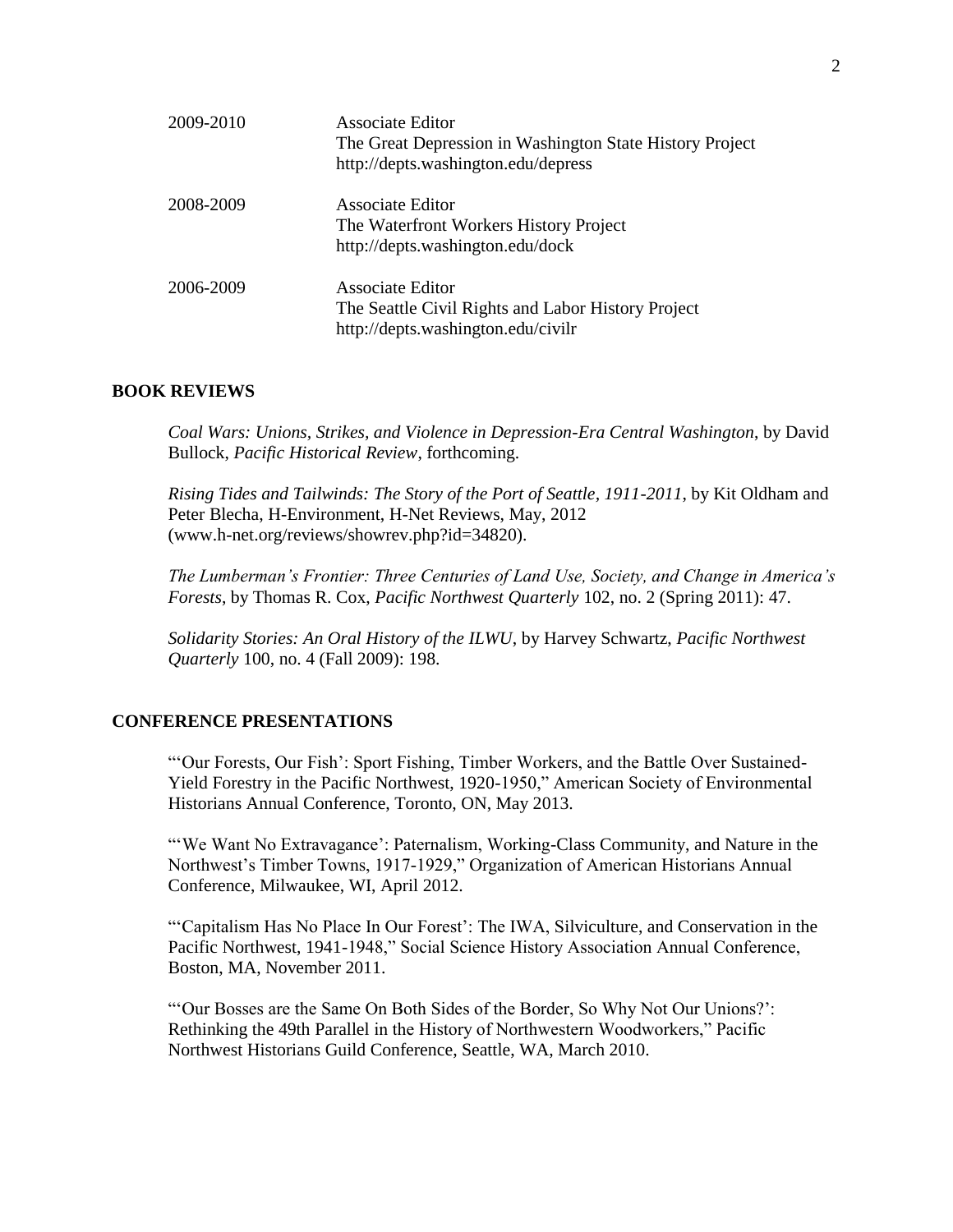"The Company Town Archipelago," Pacific Northwest Labor History Association Conference, Seattle, WA, June 2009.

"Green Gold: The IWA and the Politics of Conservation in the Northwest Woods in the 1940s," Communicating the Environment: An Interdisciplinary Student Conference, Seattle, WA, May 2009.

"'More Than A Tea Party': Gender, Class, and Community in the IWA's Women's Auxiliaries, 1937-1948," North American Labor History Conference, Detroit, MI, October 2007.

## **TEACHING**

*Instructor—University of Oregon*

| Fall 2015                                        | HIST 468/568: History of the Pacific Northwest                                      |
|--------------------------------------------------|-------------------------------------------------------------------------------------|
| Postdoctoral Instructor—University of Washington |                                                                                     |
| Summer 2015                                      | HSTAA 432: History of Washington and the Pacific Northwest                          |
| Spring 2015                                      | HSTAA 365: History of American Cinema                                               |
| Spring 2015                                      | HSTAA 411: Civil War and Reconstruction                                             |
| Winter 2015                                      | HSTRY 388: The Nature of Labor: Work and Environment in the<br><b>United States</b> |
| Winter 2015                                      | HSTAA 260: California and the Pacific Coast                                         |

### *Instructor—Shoreline Community College*

#### *Predoctoral Instructor—University of Washington*

| Summer 2014 | HSTAA 432: History of Washington and the Pacific Northwest                                     |
|-------------|------------------------------------------------------------------------------------------------|
| Winter 2014 | HIST 498: History of Washington's Olympic Peninsula                                            |
| Summer 2013 | HSTAA 365: History of American Cinema                                                          |
| Fall 2012   | HIST 570: Teaching History                                                                     |
| Summer 2012 | HSTAA 365: History of American Cinema                                                          |
| Winter 2012 | ENG 198D: Interdisciplinary Writing Program<br>Writing link for HSTAA 105: Peoples of the U.S. |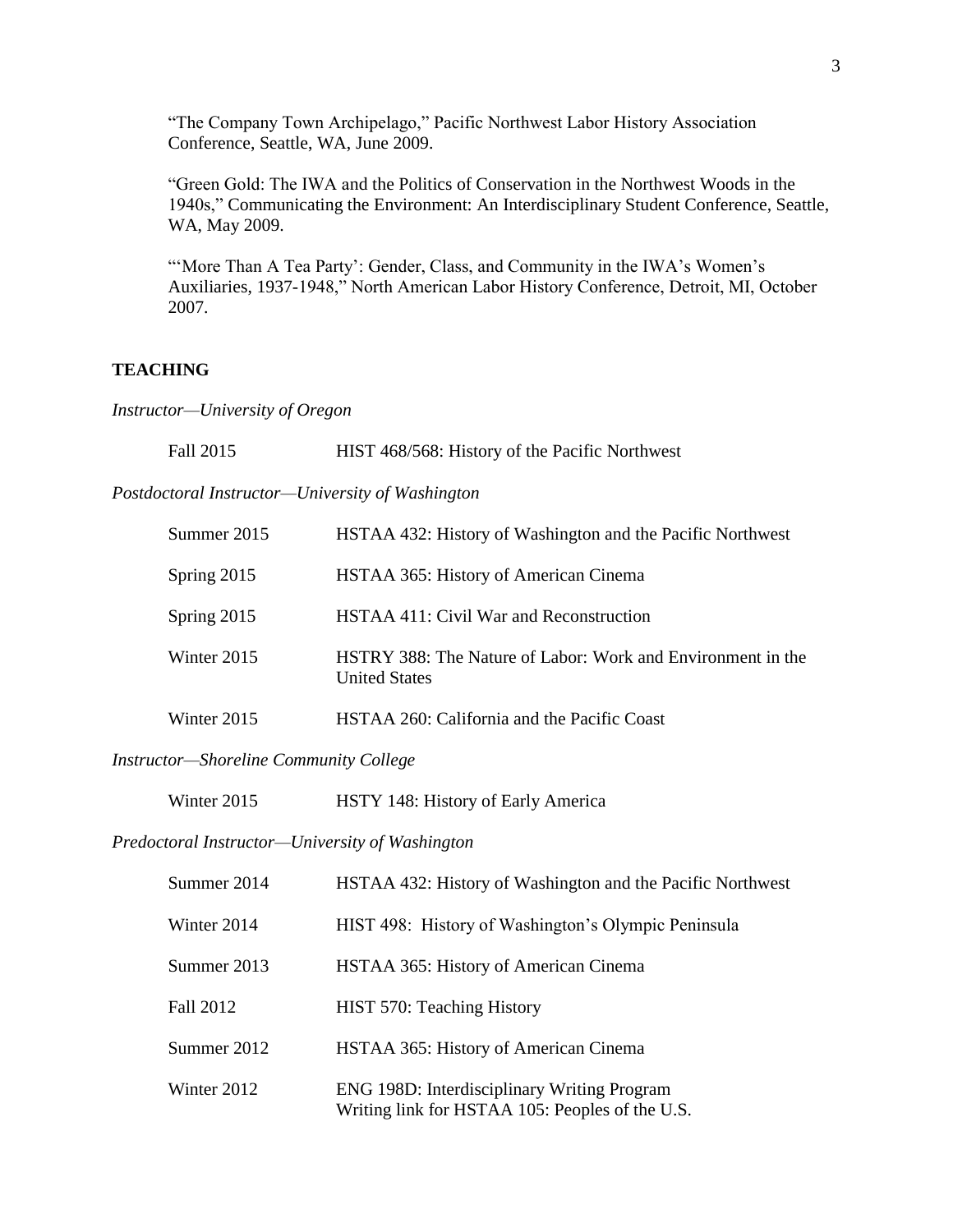| Fall 2011   | ENG 198F: Interdisciplinary Writing Program<br>Writing link for HIST 111: Ancient Civilizations |
|-------------|-------------------------------------------------------------------------------------------------|
| Summer 2011 | HSTAA 356: History of American Cinema                                                           |
| Summer 2010 | HSTAA 365: History of American Cinema                                                           |

# *Teaching Assistant—University of Washington*

| Fall 2013   | <b>ENVIR 101: Introduction to Environmental Studies</b> |
|-------------|---------------------------------------------------------|
| Spring 2012 | HSTAA 353: Class and Labor in America                   |
| Winter 2011 | HIST 163: The Modern Middle East                        |
| Fall 2010   | <b>HSTAA 301: Foundations of American Civilization</b>  |
| Spring 2010 | HSTAA 101: Survey of U.S. History                       |
| Winter 2010 | HSTAA 282: Social History of Mexico                     |
| Fall 2009   | HSTAA 353: Class and Labor in America                   |
| Winter 2008 | HSTAA 105: Peoples of the U.S.                          |
| Fall 2007   | HSTAA 101: Survey of U.S. History                       |

## **FELLOWSHIPS AND AWARDS**

| 2014 | Study for the Center of the Pacific Northwest<br><b>Dissertation Completion Fellowship</b>     |
|------|------------------------------------------------------------------------------------------------|
| 2014 | Daughters of the Washington Pioneers<br><b>Dissertation Award</b>                              |
| 2013 | J.C. Smith Memorial Fellowship                                                                 |
| 2012 | Simpson Center for the Humanities<br>Excellence in Research Travel Award                       |
| 2011 | Center for the Study of the Pacific Northwest<br><b>Graduate Student Research Travel Grant</b> |
| 2010 | Harry Bridges Center for Labor Studies<br><b>Graduate Student Research Travel Grant</b>        |
| 2009 | Power Prize for Outstanding Graduate Student Essay, Honorable Mention                          |